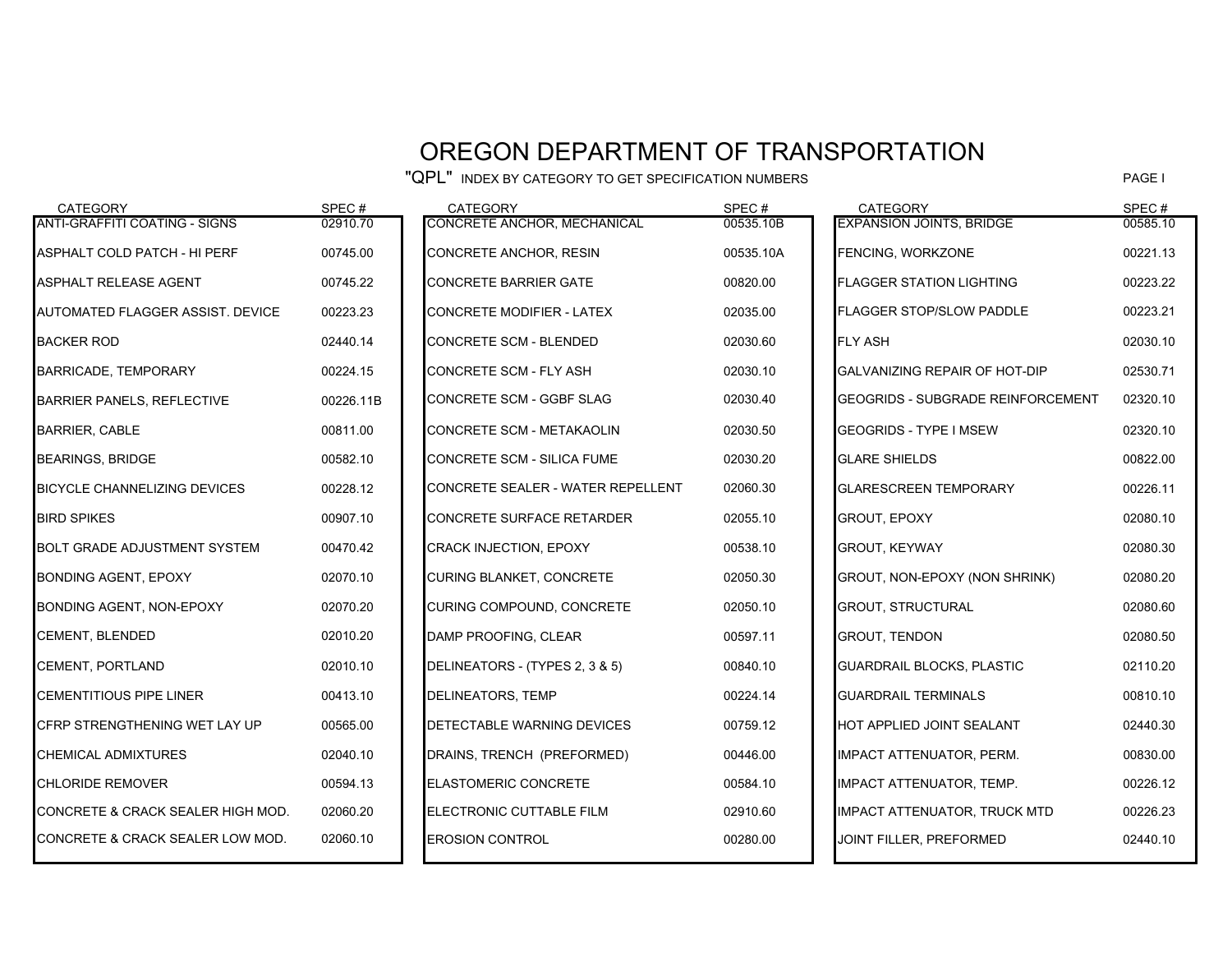## OREGON DEPARTMENT OF TRANSPORTATION

"QPL" INDEX BY CATEGORY TO GET SPECIFICATION NUMBERS

| <b>CATEGORY</b>                         | SPEC#     | <b>CATEGORY</b>                       | SPEC#     | <b>CATEGORY</b>                         | SPEC#     |
|-----------------------------------------|-----------|---------------------------------------|-----------|-----------------------------------------|-----------|
| <b>LATEX EMULSION PAINT</b>             | 02210.30  | PAINT STRIPING BEADS, TEMP            | 00225.12B | PLASTIC DRUMS, TEMPORARY                | 00224.13  |
| LOOP SEALANTS, TRAFFIC                  | 00990.43  | PAINT STRIPING, TEMP                  | 00225.12A | <b>POROUS PAVER</b>                     | 00760.00  |
| LUBE FOR FASTENERS                      | 02560.70  | PAVEMENT MARKER ADHESIVE              | 00855.00  | POURED SEALANT, SILICONE (2 PART)       | 02440.11  |
| LUBE FOR GALV FASTENERS                 | 02560.70  | PAVEMENT MARKER, FLEXIBLE             | 00225.10  | <b>PSST SIGN SUPPORTS, TEMP</b>         | 00222.11E |
| <b>LUBE FOR STAINLESS FASTENERS</b>     | 02560.70  | PAVEMENT MARKER, PERMANENT            | 00855.00  | <b>RADAR SPEED TRAILER</b>              | 00222.15C |
| <b>MAILBOX SUPPORTS</b>                 | 01070.00  | <b>PCC REPAIR</b>                     | 02015.20  | RAMPS, TEMPORARY SIDEWALK               | 00228.13  |
| <b>MANHOLE RISER RINGS</b>              | 00470.00  | PCC REPAIR POLYMER MODIFIED           | 02015.30  | <b>RAPID SET CEMENT</b>                 | 02011.10  |
| <b>MANHOLE STEPS</b>                    | 02450.30  | PCC REPAIR, RESURFACER                | 02015.60  | <b>REBAR MANUFACTURERS</b>              | 02510.10  |
| <b>MARKERS, CONICAL</b>                 | 00224.11  | PCC REPAIR, SURFACE                   | 02015.50  | <b>REBAR SPLICE, MECHANICAL</b>         | 02510.20  |
| <b>MARKERS, TUBULAR</b>                 | 00224.10  | PCMS / PVMS - CHNGABLE MESSAGE SIGN   | 00222.15B | <b>REFLECTIVE ELEMENTS FOR MARKINGS</b> | 00850.00  |
| MARKERS, TUBULAR, SURF. MTD, PERM.      | 00856.10  | PEDESTRIAN CHANNELIZING DEVICE        | 00228.10  | REINFORCEMENT, HEADED BAR               | 02510.25  |
| MARKERS, TUBULAR, SURF. MTD, TEMP.      | 00224.12  | PERFORATED STEEL SQ TUBE - ANCHORS    | 00930.00  | <b>ROCK BOLTS</b>                       | 00398.00  |
| MARKINGS, LONGITUDINAL - DURABLE        | 00865.00  | PERFORATED STEEL SQ TUBE - SLIP BASE  | 00930.00  | <b>SEQUENTIAL ARROW SIGN</b>            | 00222.15A |
| MARKINGS, LONGITUDINAL - HIGH PERF      | 00866.00  | PERFORATED STEEL SQ TUBE - SUPPORTS   | 00930.00  | <b>SIGN COVERS, TEMPORARY</b>           | 00222.12A |
| MARKINGS, LONGITUDINAL - PAINT          | 00860.00  | <b>PILE TIPS</b>                      | 02520.10E | SIGN SHEETING, TYPES 1-X                | 02910.20  |
| MARKINGS, TRANSVERSE                    | 00867.00  | PIPE - POLYETHYLENE                   | 02415.10  | SIGN SHEETING, WORKZONE RIGID           | 00222.10B |
| <b>MECHANICAL ANCHOR</b>                | 00535.10B | PIPE - POLYPROPYLENE                  | 02415.40  | SIGN SHEETING, WORKZONE ROLL-UP         | 00222.10D |
| MEMBRANE, SPRAY WATERPROOFING           | 00591.00  | PIPE - PVC                            | 02415.50  | SIGN SUPPORTS, PORTABLE                 | 00222.11B |
| <b>METAKAOLIN</b>                       | 02030.50  | PIPE- SOLID WALL POLYETHYLENE         | 02415.20  | <b>SILICA FUME</b>                      | 02030.20  |
| <b>MOISTURE RETENTION CHEM FOR SOIL</b> | 01040.22  | PIPE. MASTIC                          | 00445.12  | SLAG (GGBFS)                            | 02030.40  |
| <b>MPCO AGGREGATE</b>                   | 00556.10B | PIPE. POLYMER COATINGS FOR METAL PIPE | 02420.20  | SMART WORK ZONE SYSTEM VENDOR           | 00229.10  |
| MULTI - LAYER POLY. CON. OVERLAY        | 00556.10A | PIPE-STEEL REINFORCED POLYETHYLENE    | 02415.30  | <b>SOIL BIO AMENDMENT</b>               | 01040.17  |